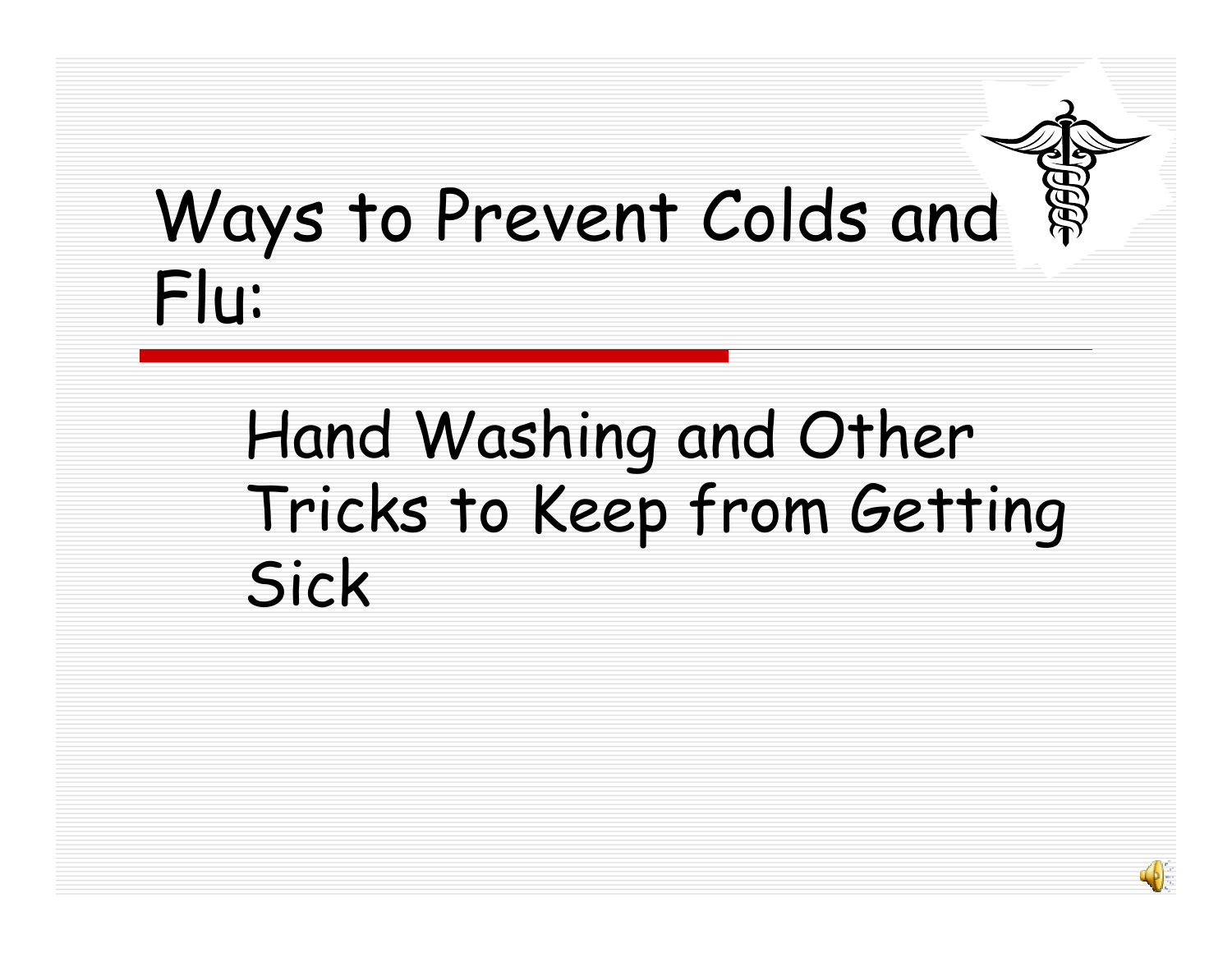### What are Colds and Flu?

- ●Colds and flu are very common illnesses.
- ● People who have a cold often feel tired, have a runny nose and sore throat, and sneeze a lot.
- ●• People who have the flu often have a fever, body aches, a headache, a cough, and a sore throat .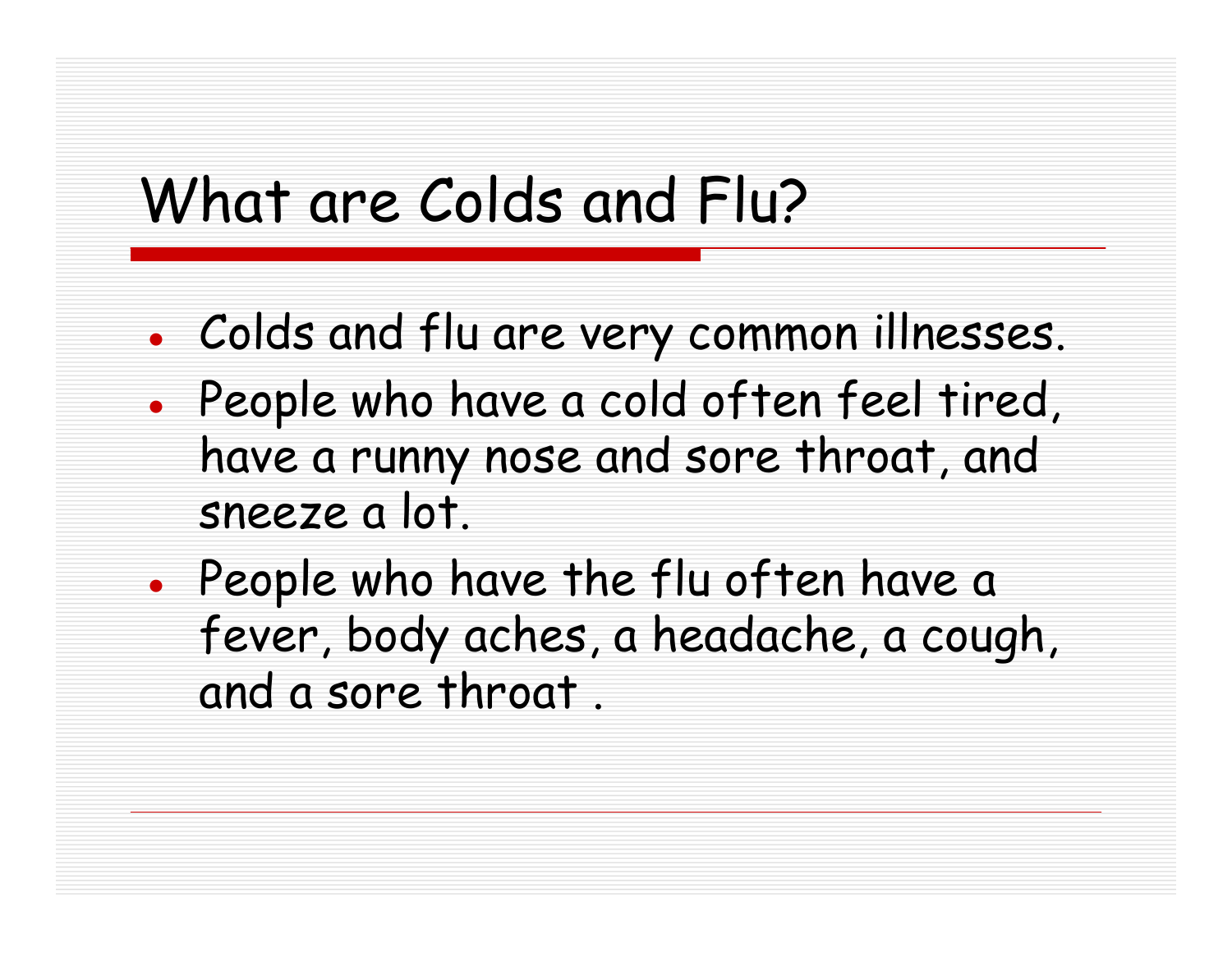You can get colds or flu from people who are sick by:

- ●• Breathing in their germs.
- ● Touching your eyes, nose, or mouth after getting their germs on your hands.
- ● Touching a cup, or something else that you will put in your mouth, after getting germs on your hands.

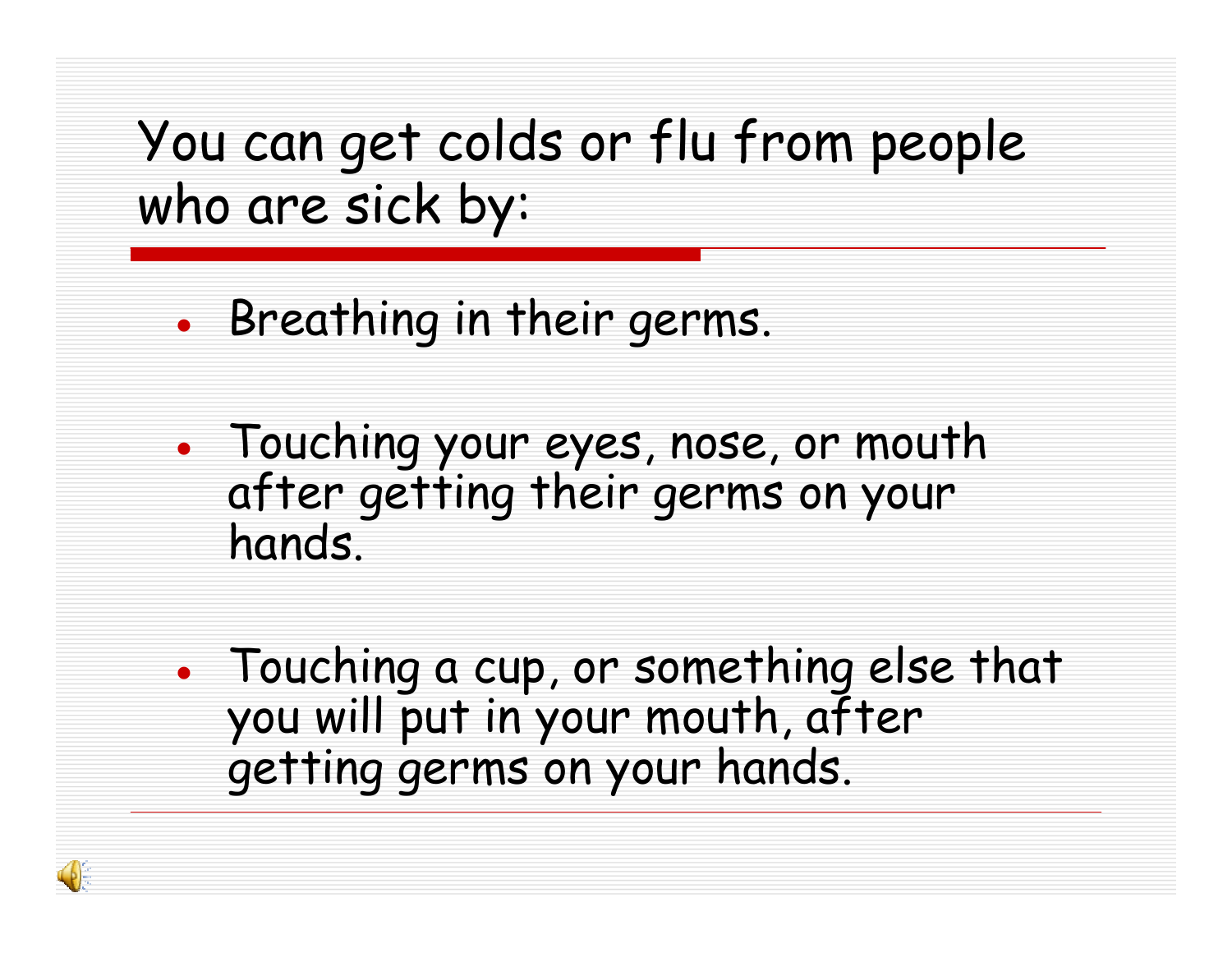#### You can get germs on your hands by:

- ●• Being near someone who is sick when they cough or sneeze.
- ● Touching someone who is sick, or touching things in their room or house when they are sick.

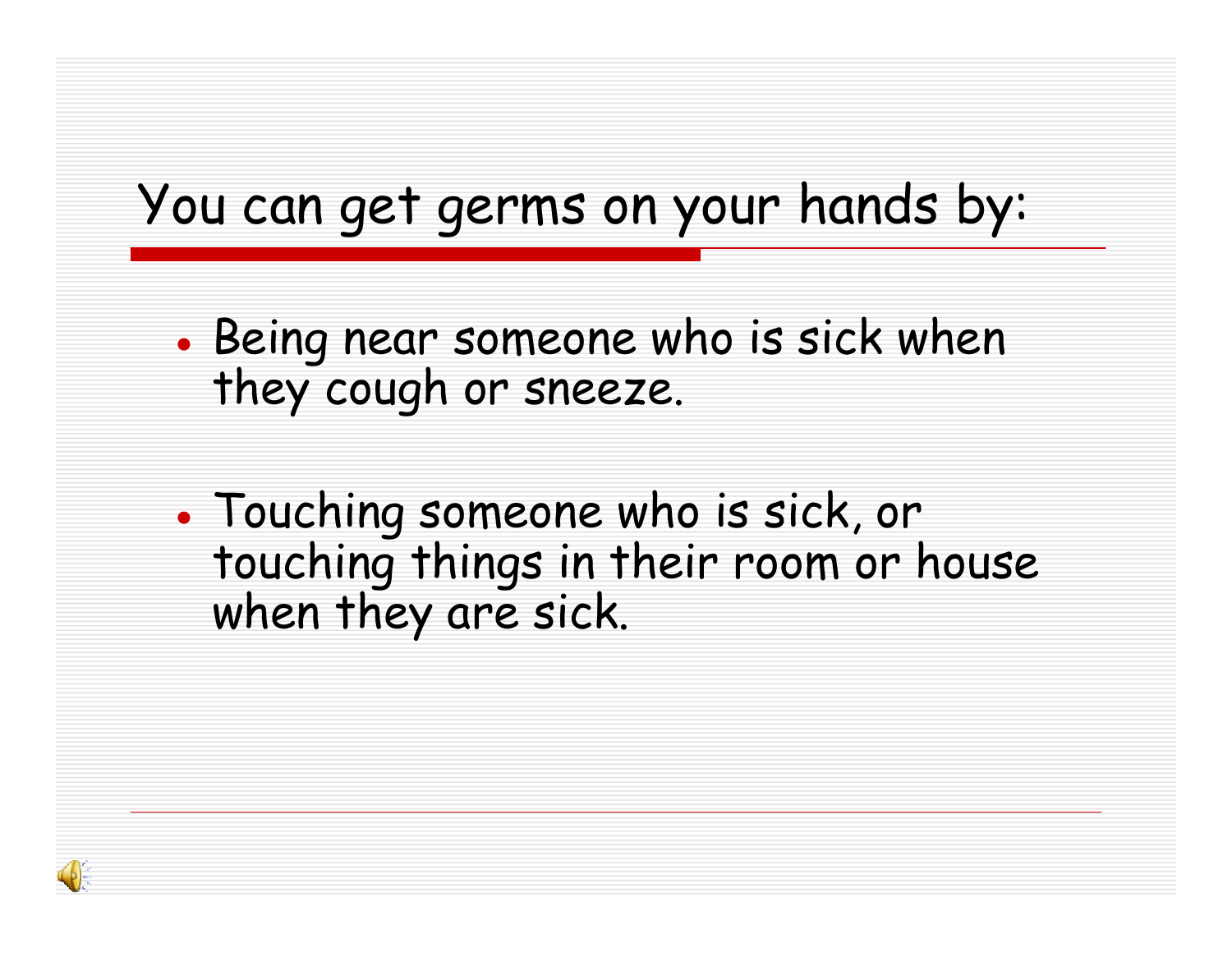

## WASH YOUR HANDS!

- ● This is the most important thing that you can do to prevent colds and flu.
	- –Wash your hands under running water.
	- –USE SOAP!!!
	- – Clean above your wrists, between your fingers and under your finger nails.
	- – Use a towel to turn off the water AND to open the door, if you are in a sick person's room.